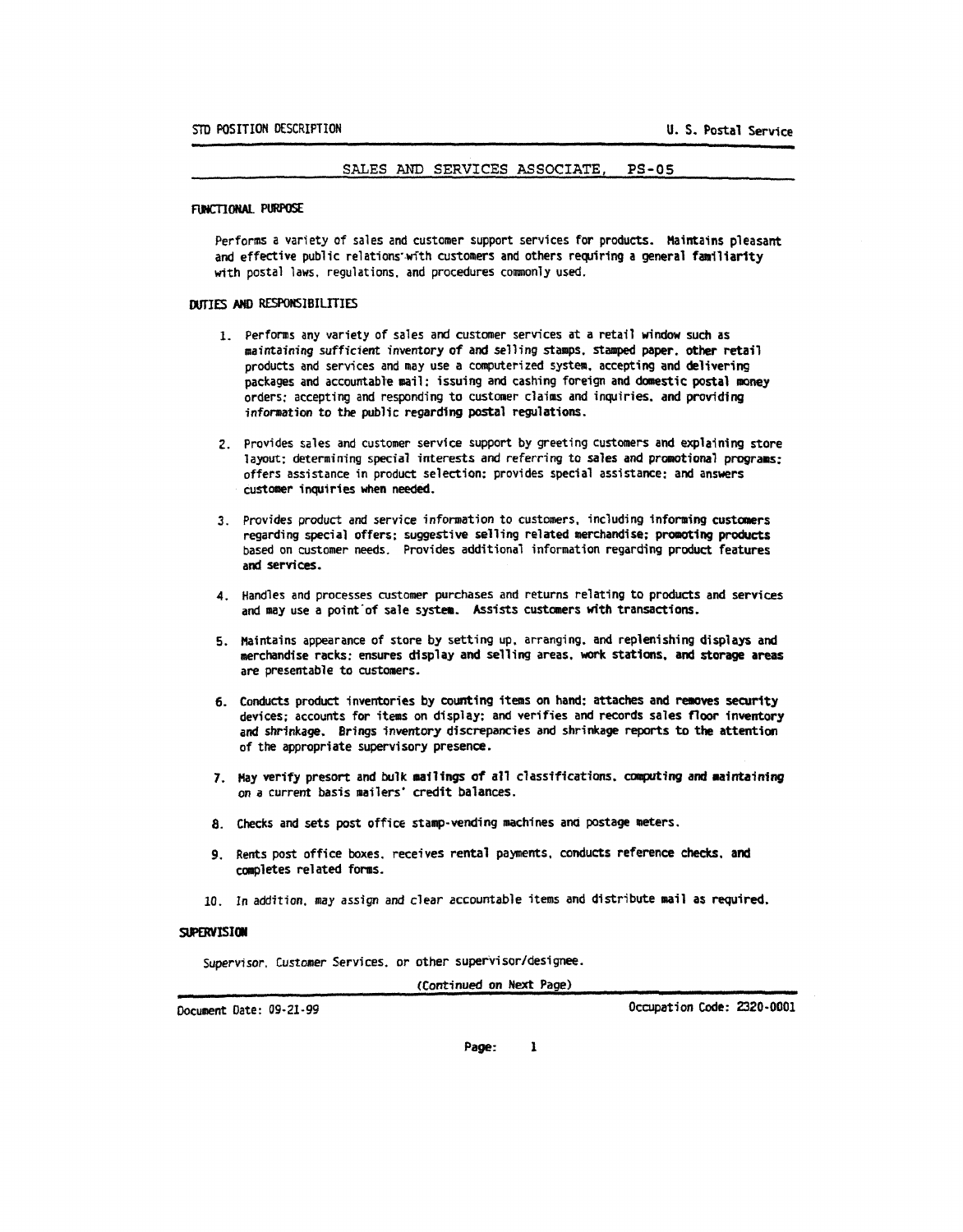#### SALES AND SERVICES ASSOCIATE,  $PS-05$

SELECTION METHOD

(Continued from Previous Page)

**BARGAINING UNIT** 

**CLERK** 

(End of Document)

Document Date: 09-21-99

Occupation Code: 2320-0001

 $\overline{c}$ Page: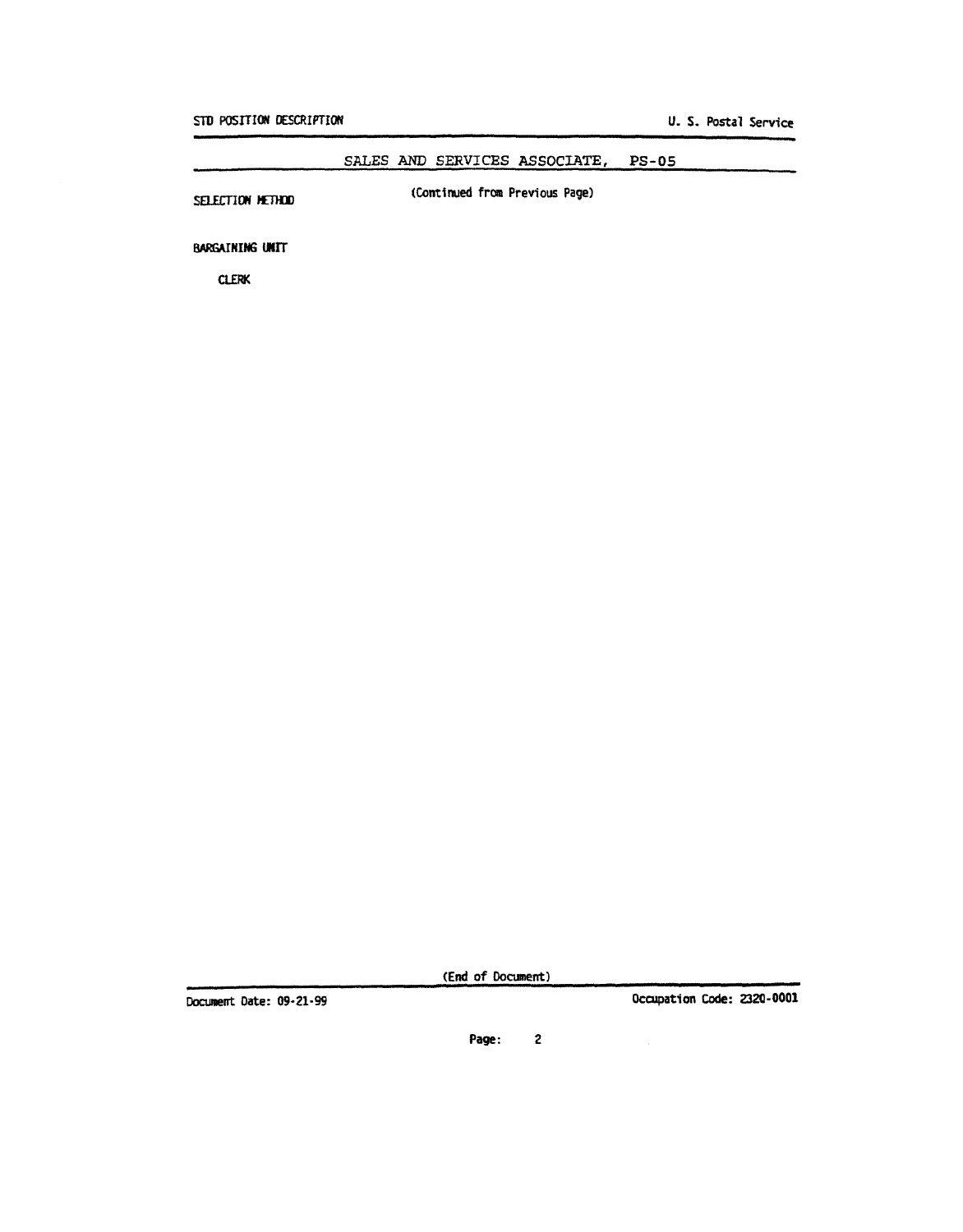### BARGAINING UNIT QUALIFICATION STANDARD 2320c

#### BARGAINING UNIT QUALIFICATION STANDARD 2320c (2320-0001) SALES AND SERVICES ASSOCIATE-LEVEL 5

# DOCUMENT DATE: September 1, 2000

#### FUNCTION:

Performs a variety of sales and customer support services for products. Maintains pleasant and effective public relations with customers and others requiring a general familiarity with postal laws, regulations, and procedures commonly used.

#### **DESCRIPTION OF WORK:**

See the Standard Position Description for the Occupation Code given above.

#### **REQUIREMENTS:**

This section is composed of Knowledge, Skills, and Abilities (KSAs) which are required to satisfactorily perform the tasks of the position. Applicants must demonstrate that they possess a sufficient level of each KSA, to include at least minimum competency for senior-qualified positions to enable them to perform these tasks satisfactorily. Applicants demonstrate these levels by describing examples of experience, education, or training, any of which may be non-postal. Ratings are based on the demonstration of the level of possession of each of the KSAs. Failure to demonstrate any KSA is disqualifying.

- 1. Ability to sell products and services includes providing timely and courteous customer service, persuasive selling to customer needs, providing product information, creating/maintaining an aesthetically pleasing retail environment and completing sales transactions.
- 2. Ability to work and deal with people sufficient to work cooperatively and interact positively with customers, co-workers, as well as analyzing and responding appropriately to unique customer or coworker situations. This includes exercising courtesy and self-control to provide good appropriate customer service in order to accomplish established goals of the functional area.
- 3. Ability to communicate orally refers to expressing spoken ideas or facts clearly and logically when answering questions, giving instructions, and providing information.
- 4. Ability to perform basic mathematical computations refers to performing basic calculations such as addition, subtraction, multiplication, and division with whole numbers, fractions and decimals.
- 5. Knowledge of financial procedures such as the terminology, materials, techniques, and procedures used in maintaining accurate records of dispursements, receipts and other financial information and loss prevention.
- 6. Ability to follow instructions refers to comprehending and executing either spoken or written instructions or directions sufficient to perform work assignments, follow procedural directions or instructions either with or without direct supervision.
- 7. Ability to identify and analyze problems by gathering information from both oral and written sources and develop an appropriate course of action to resolve the situation.
- 8. Ability to use technology-based business equipment, such as calculation equipment or computers sufficient to process customer transactions, input data, and produce numeric and written reports.
- 9. Ability to safely perform the duties common to the position.

#### **EXAMINATION REQUIREMENTS:**

When filled internally, this position usually involves a deferment period during which the senior bidder is provided appropriate combinations of training, testing, and practical demonstration of ability to perform in the actual position. Sequencing of examinations is as follows:

To be declared the senior bidder (or applicant in training) and begin training, the bidder (applicant) must successfully complete: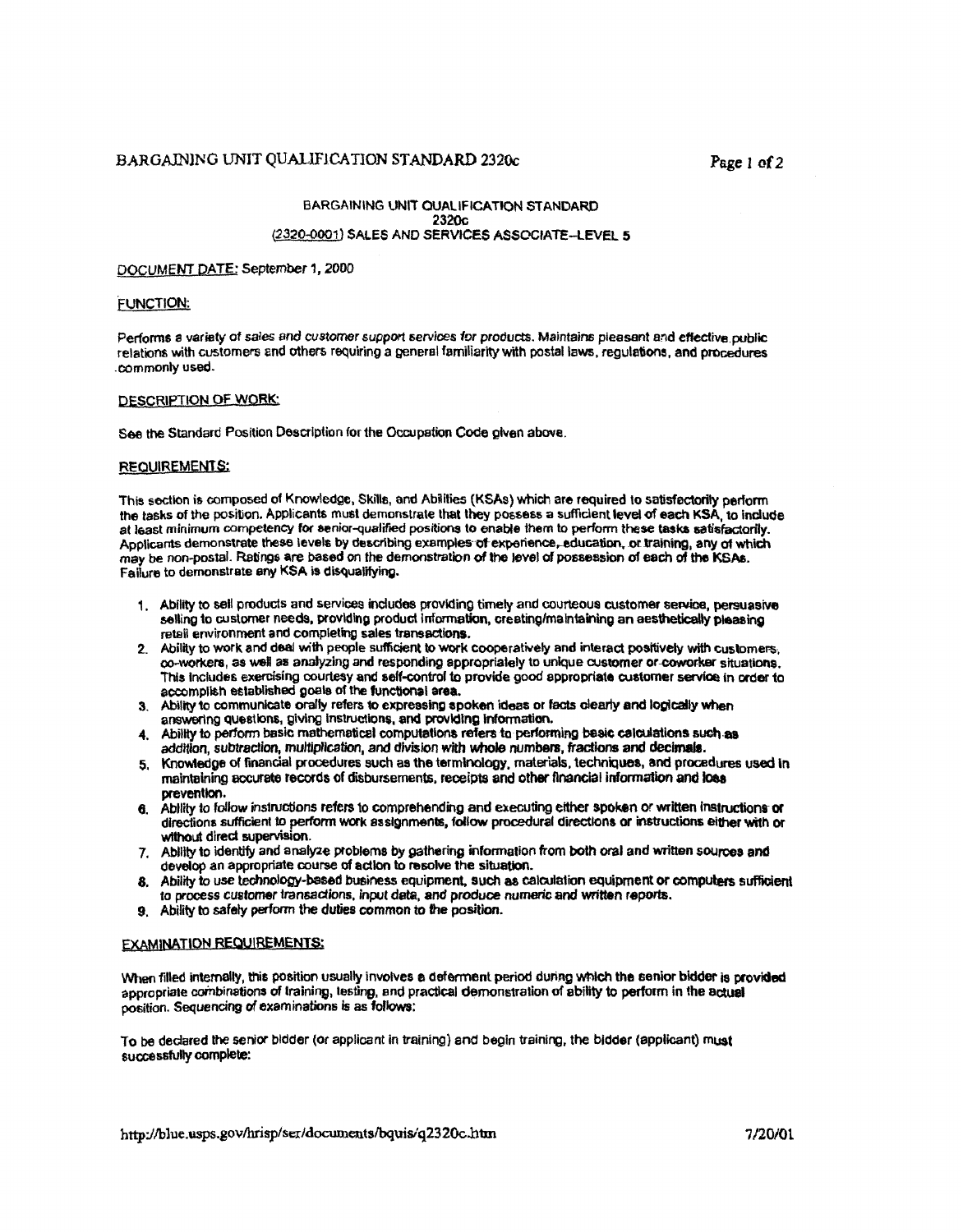# BARGAINING UNIT QUALIFICATION STANDARD 2320c

### Test 470, Configuration 1

# **TRAINING REQUIREMENTS:**

Applicants who qualify and are selected under this standard will be required to complete prescribed training satisfactorily.

## PHYSICAL REQUIREMENTS:

Applicant must be physically able to perform efficiently the duties of the position.

**Back**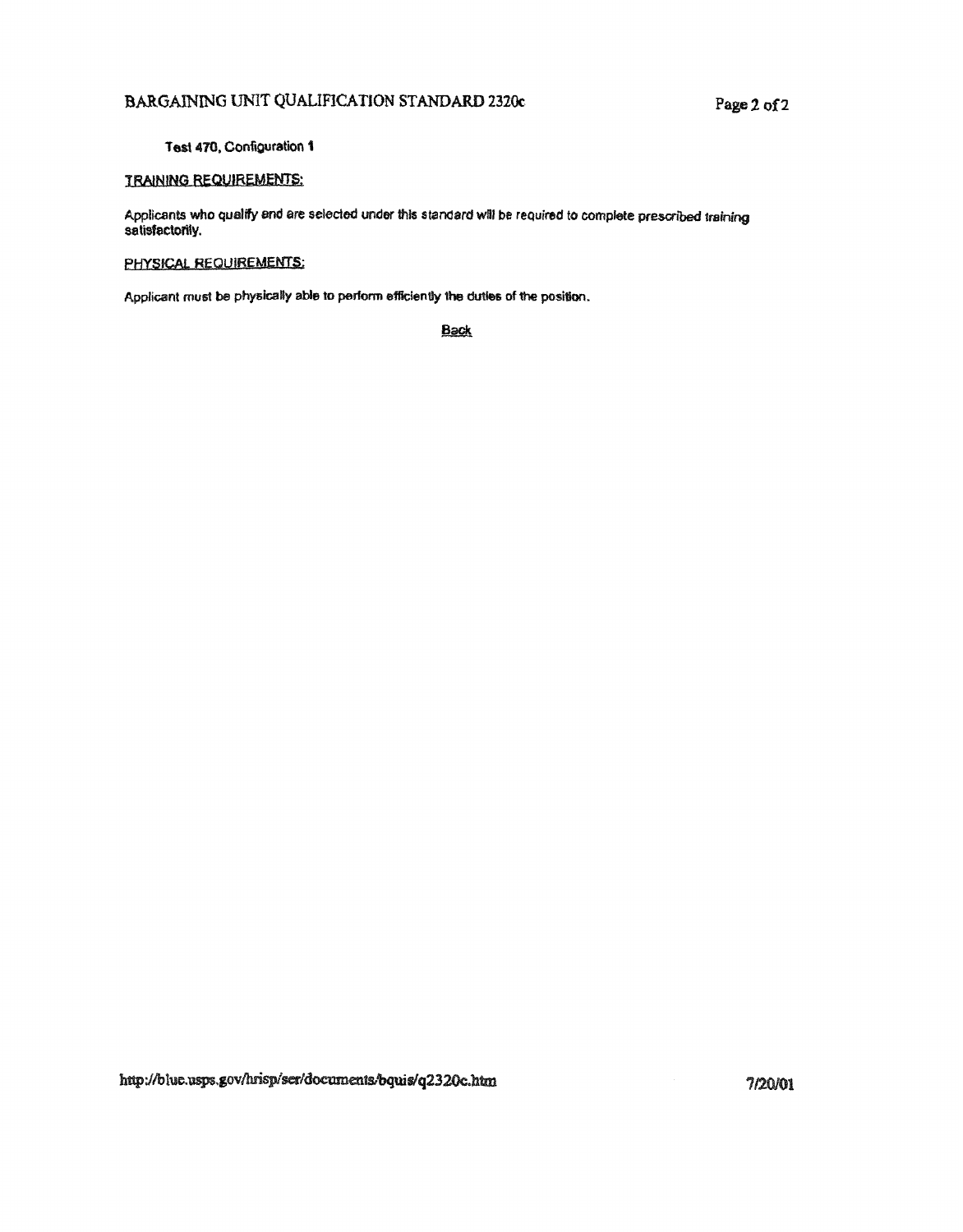SALES, SERVICES AND DISTRIBUTION ASSOCIATE.  $PS-05$ 

#### **FUNCTIONAL PURPOSE**

Performs distribution and a variety of sales and customer support services for products. Maintains pleasant and effective public relations with customers and others requiring a general familiarity with postal laws, regulations, and procedures commonly used.

#### DUTIES AND RESPONSIBILITIES

- 1. Performs any variety of sales and customer services at a retail window such as maintaining sufficient inventory of and selling stamps, stamped paper, other retail products and services and may use a computerized system, accepting and delivering packages and accountable mail; issuing and cashing foreign and domestic postal money orders; accepting and responding to customer claims and inquiries, and providing information to the public regarding postal regulations.
- 2. Provides sales and customer service support by greeting customers and explaining store layout; determining special interests and referring to sales and promotional programs; offers assistance in product selection; provides special assistance; and answers customer inquiries when needed.
- 3. Provides product and service information to customers, including informing customers regarding spectal offers: suggestive selling related merchandise; promoting products based on customer needs. Provides additional information regarding product features and services.
- 4. Handles and processes customer purchases and returns relating to products and services and may use a point of sale system. Assists customers with transactions.
- 5. Maintains appearance of store by setting up, arranging, and replenishing displays and merchandise racks: ensures display and selling areas, work stations, and storage areas are presentable to customers.
- 6. Conducts product inventories by counting items on hand; attaches and removes security devices; accounts for items on display; and verifies and records sales floor inventory and shrinkage. Brings inventory discrepancies and shrinkage reports to the attention of the appropriate supervisory presence.
- 7. Hay verify presort and bulk mailings of all classifications, computing and maintaining on a current basis mailers' credit balances.
- 8. Checks and sets post office stamp-vending machines and postage meters.
- 9. Rents post office boxes, receives rental payments, conducts reference checks, and completes related forms.
- 10. In addition, may assign and clear accountable items.
- 11. Distributes primary and one or more secondary schemes of incoming mail by delivery point based on a knowledge of the distribution scheme established for the office. branch or station.

| (Continued on Next Page) |                     |                            |  |  |  |
|--------------------------|---------------------|----------------------------|--|--|--|
| Document Date: 09-21-99  | SPD Number: SP-2001 | Occupation Code: 2320-0003 |  |  |  |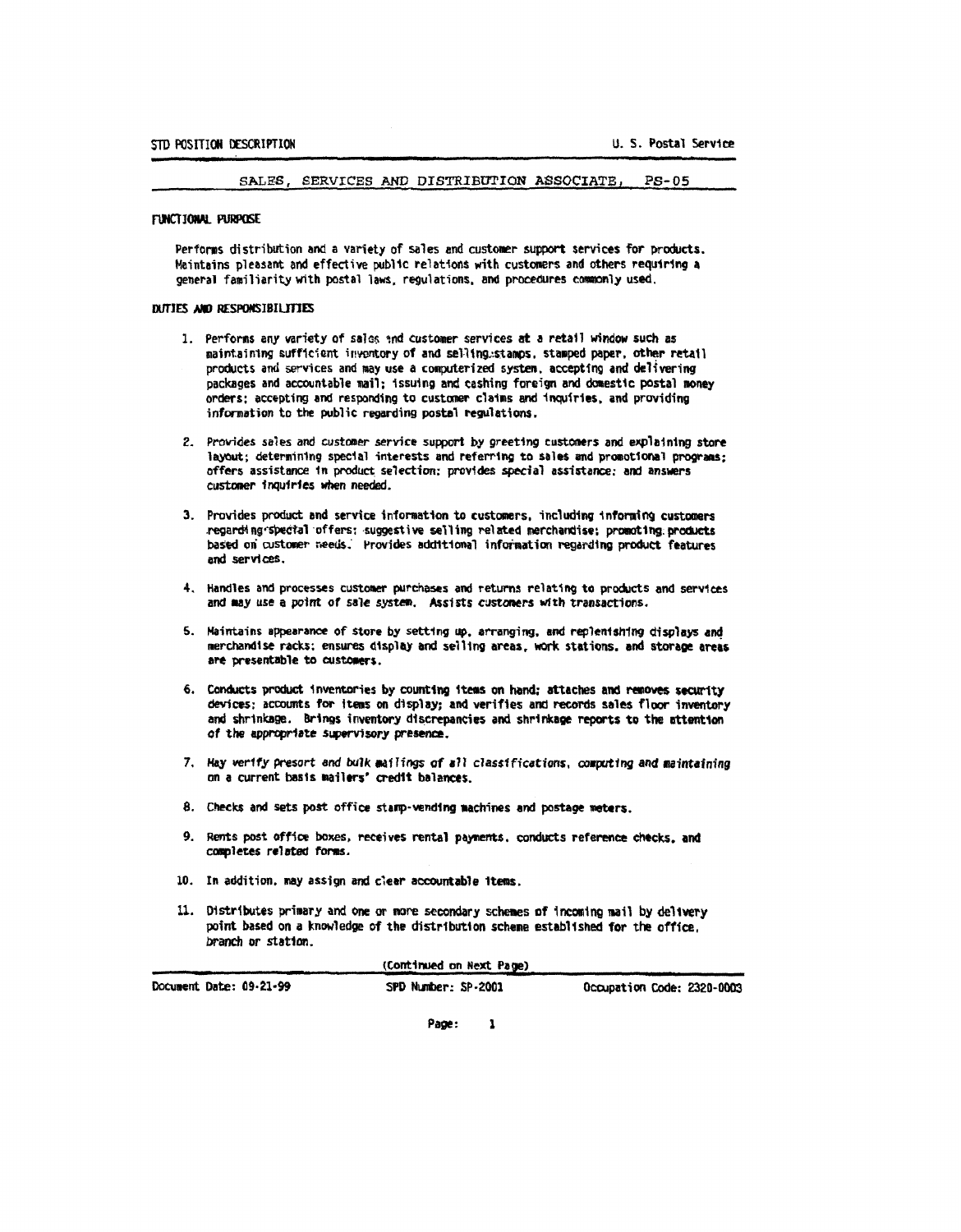### SALES, SERVICES AND DISTRIBUTION ASSOCIATE, PS-05

- 12. Distributes primary and one crimined from Previous Page)<br>12. Distributes primary and one crimine secondary schemes of outgoing mail for dispatch based on knowledge of current distribution schemes.
- 13. May perform additional duties such as: maintain records of mails; face and cancel mail; make emergency carrier relays; label and tie out mail for dispatch and other related duties for distribution.

### SUPERVISION

Supervisor. Customer Services, on:other: supervisor/designee.

### SELECTION NETHOD

#### **BARGAINING UNIT**

**CLERK** 

| Document Date: 09-21-99 | SPD Number: SP-2001 | Occupation Code: 2320-0003 |
|-------------------------|---------------------|----------------------------|
|                         | Page:               |                            |

(End of Document)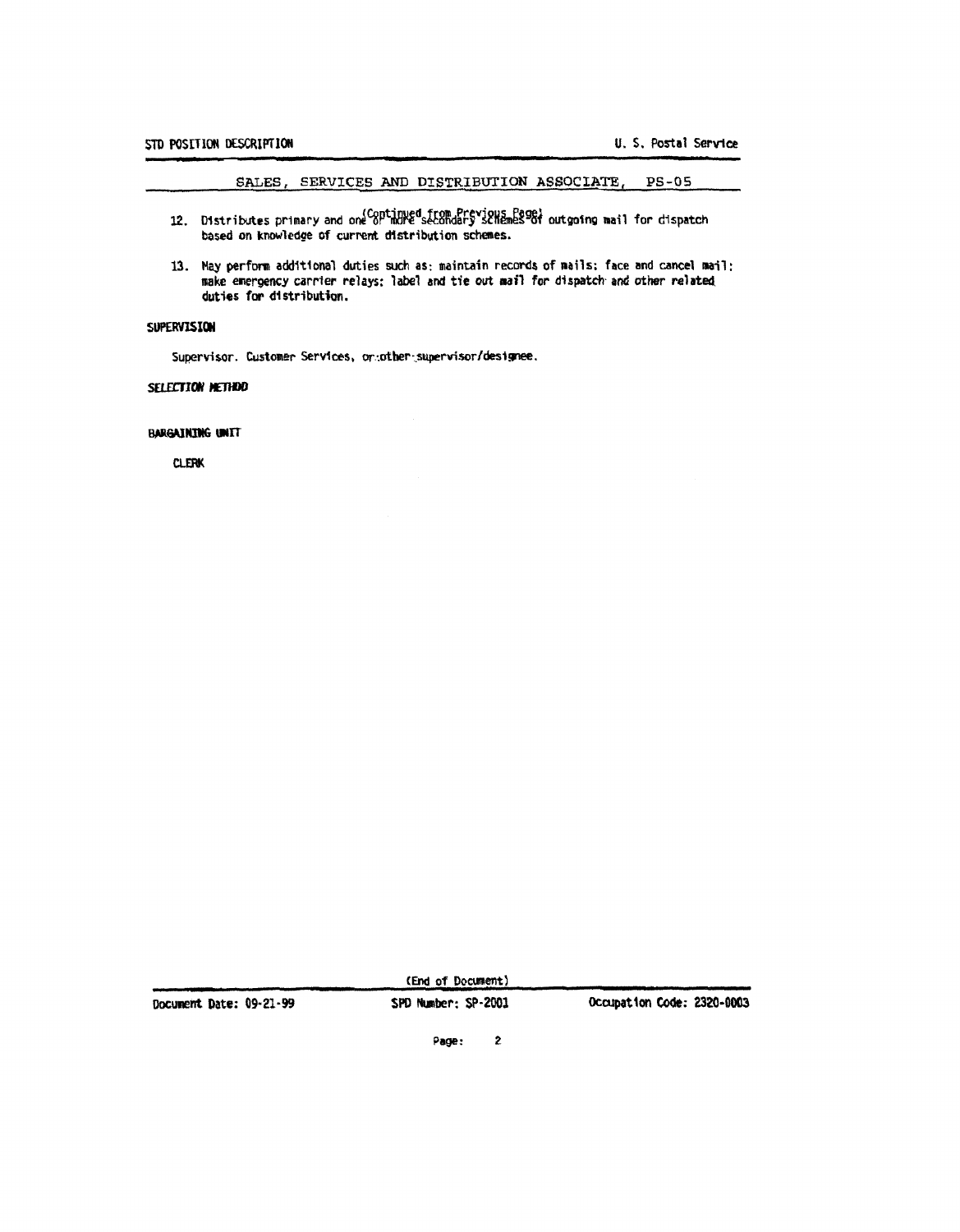## BARGAINING UNIT QUALIFICATION STANDARD 2320d

### BARGAINING UNIT QUALIFICATION STANDARD 2320d (2320-0003) SALES, SERVICES AND DISTRIBUTION ASSOCIATE-LEVEL 5

#### DOCUMENT DATE: September 1, 2000

#### **FUNCTION:**

Performs distribution and a variety of sales and customer support services for products. Maintains pleasant and effective public relations with customers and others requiring a general familiarity with postal laws, requiations. and procedures commonly used.

#### DESCRIPTION OF WORK:

See the Standard Position Description for the Occupation Code given above.

#### **REQUIREMENTS:**

This section is composed of Knowledge, Skills, and Abilities (KSAs) which are required to satisfactorily perform the tasks of the position. Applicants must demonstrate that they possess a sufficient level of each KSA, to include at least minimum competency for senior-qualified positions to enable them to perform these tasks satisfactorily. The KSAs are demonstrated by successful completion of tests and specified training, unless otherwise noted. Failure to demonstrate any KSA is disqualifying.

- 1. Ability to sell products and services includes providing timely and courteous customer service, persuasive selling to customer needs, providing product information, creating/maintaining an aesthetically pleasing retail environment and completing sales transactions.
- 2. Ability to work and deal with people sufficient to work cooperatively and interact positively with customers, co-workers, as well as analyzing and responding appropriately to unique customer or coworker situations. This includes exercising courtesy and self-control to provide good appropriate customer service in order to accomplish established goals of the functional area.
- 3. Ability to communicate orally refers to expressing spoken ideas or facts clearly and logically when answering questions, giving instructions, and providing information.
- 4. Ability to perform basic mathematical computations refers to performing basic calculations such as addition, subtraction, multiplication, and division with whole numbers, fractions and decimals,
- 5. Knowledge of financial procedures such as the terminology, materials, techniques, and procedures used in maintaining accurate records of disbursements, receipts and other financial information and loss prevention.
- 6. Ability to follow instructions refers to comprehending and executing either spoken or written instructions or directions sufficient to perform work assignments, follow procedural directions or instructions either with or without direct supervision.
- 7. Ability to identify and analyze problems by gathering Information from both oral and written sources and develop an appropriate course of action to resolve the situation.
- 8. Ability to use technology-based business equipment, such as calculation equipment or computers sufficient to process customer transactions, input data, and produce numeric and written reports.
- 9. Ability to safely perform the duties common to the position.

#### **EXAMINATION REQUIREMENTS:**

When filled internally, this position usually involves a deferment period during which the senior bidder is provided appropriate combinations of training, testing, and practical demonstration of ability to perform in the actual position. Sequencing of examinations is as follows: To be declared the senior bidder (or applicant in training) and begin training, the bidder (applicant) must successfully complete:

#### Test 470, Configuration 1

### TRAINING REQUIREMENTS:

http://blue.usps.gov/hrisp/ser/documents/bquis/q2320d.htm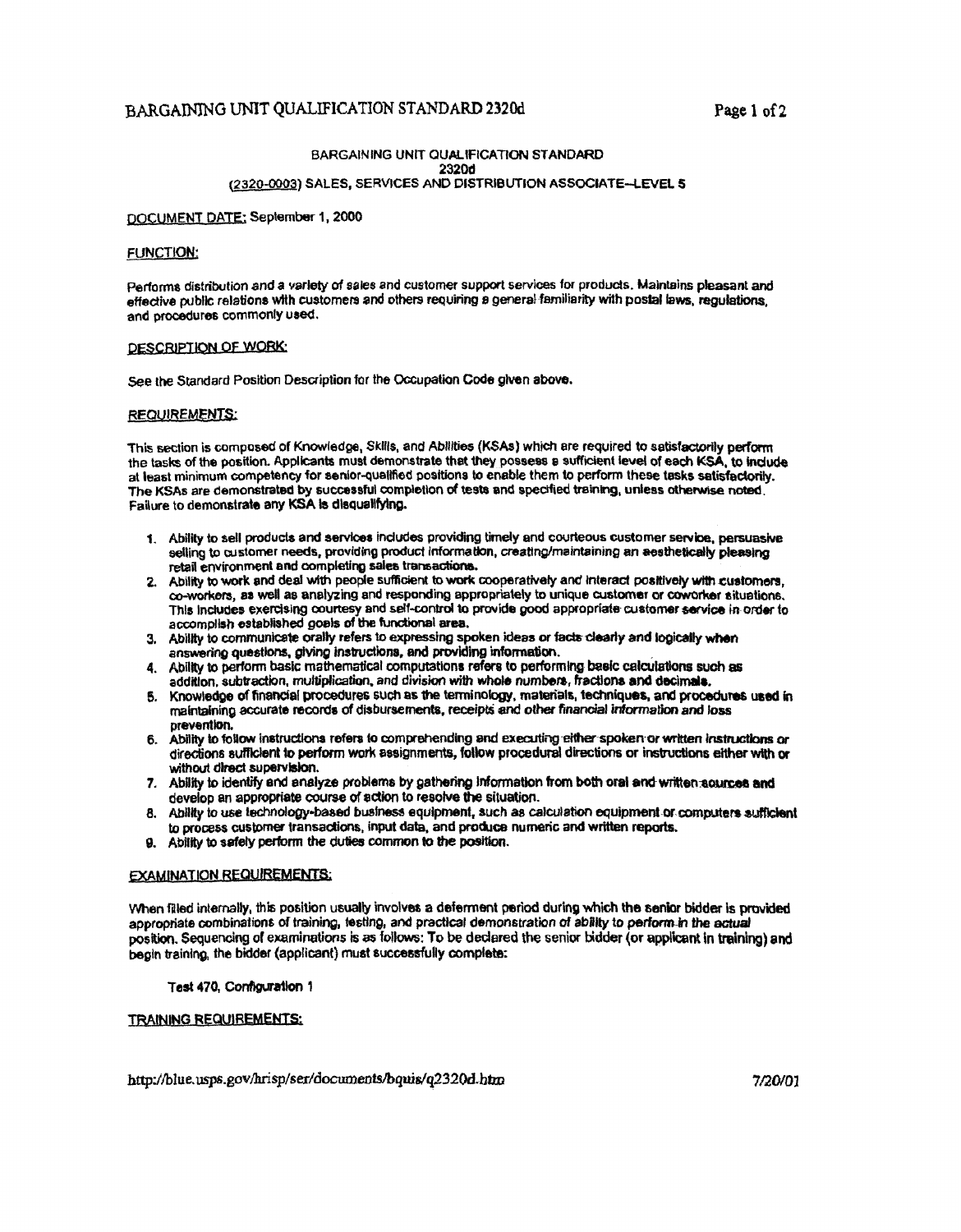# **BARGAINING UNIT QUALIFICATION STANDARD 2320d <b>Page 2 of 2**

**Applicants who qualify and are sdecled** under **this standard** will **k mt~ulted 40tomple,th! pesuibed training satisfactorily.** 

### **PHYSICAL REQUIREMENTS:**

**Applicant must be physirsliy sble to perform efficientty the dwr of the pcrs&on,** 

**Back**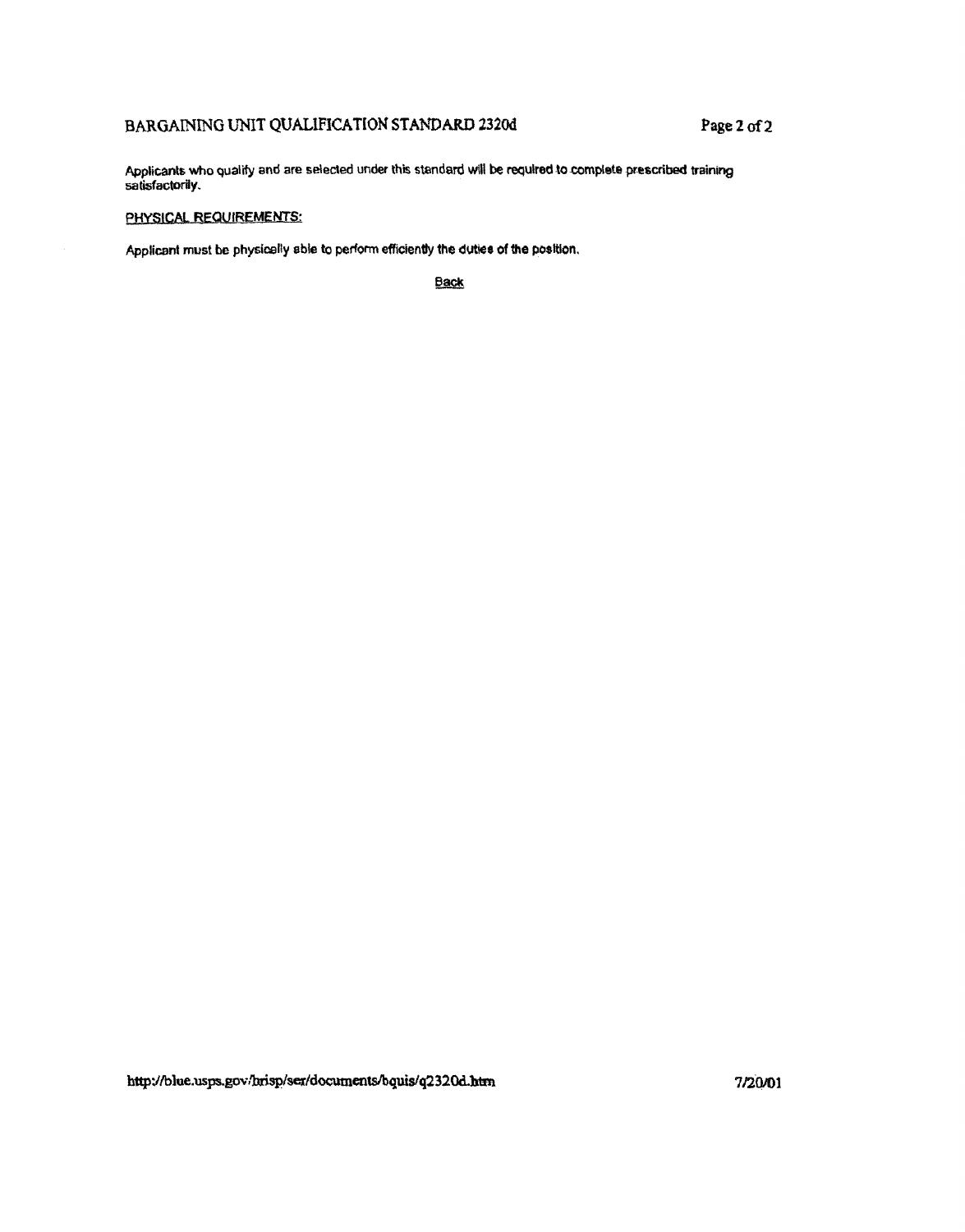#### LEAI) **SALES** & **SERVICES ASSOCIATE, PS-06**

#### FUNCTIONAL PURPOSE

performs a variety of sales and customer support services for products including stamps, stamped paper, postal cards, philatelic products, and special promotional items; with or without direct supervision. May work alone or provide technical direction to one or more clerks assigned to sales activities, **and**  reviews their work for accuracy.

### **DUTIES AND RESPONSIBILITIES**

- 1. Maintains a comprehensive working knowledge of regulations ruling, policy, and procedures relating to all phases of retail services. Provides technical guidance to retail employees assigned to the unit, informing them of changes or clarifications in policies, procedures, operations or regulations.
- **2.** Forecasts and maintains a separate stamped inventory to fill requisitions submitted by unit clerks.
- **3.** prepares daily consolidated funds under local bank deposit procedure; prepares and maintains unit accounting records of retail activities.
- **4.** Conducts or witnesses transfers of fixed credits between employees as required, assisting in the physical count of stock. Reviews fixed credits periodically and recommends adjustments if necessary. Examines and insures the integrity of security containers assigned to employees for the storing of their fixed credit and reports lack of conformity with security regulations,
- 5. Maintains an adequate supply of materials required for the operation of a retail unit.
- 6. Accepts and verifies applications for redeemed stamps and stamped paper. Prepares and **submits** necessary stock for destruction.
- 7, In accordance **gith** the directives of the supervisory presence, plans, directs, organizes and monitors retail related programs/pxojects and the work of people to **meet**  unit goals, including coordinating and scheduling work hours. Supplies leadership necessary to secure a customer friendly environment, encourages professional appearance and work habits to accomplish effective and pleasant customer relationships.

(Continued on Next Page)

~ocument Date: **09-20-** 99 Occupation Code: **2320-0004** 

**Page** : **1**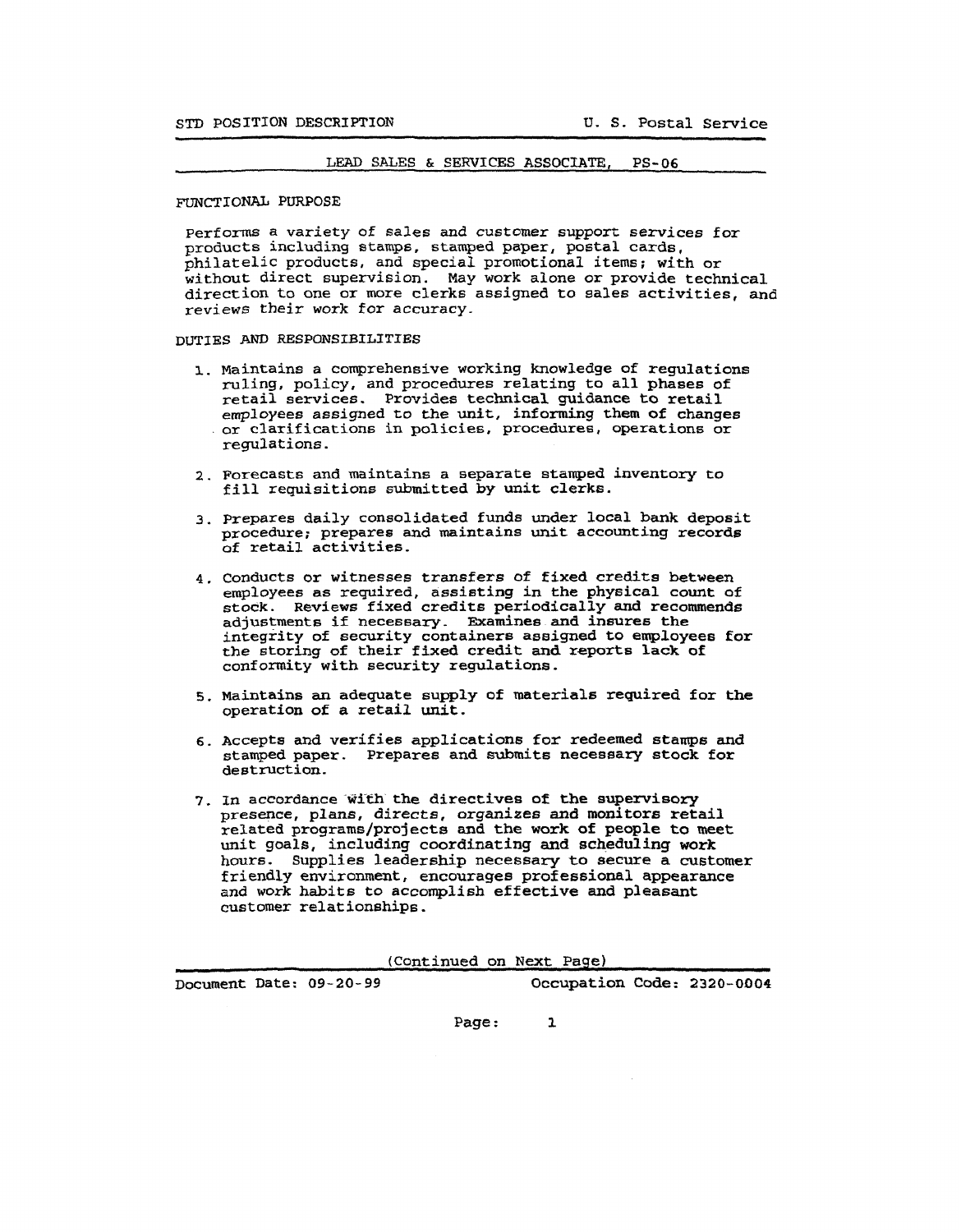#### LW **SALES** & **SERVICES ASSOCIATE, PS-06**

- Instructs and advises individual employees in correct financial and retail sales procedures.
- 9. Performs any variety of sales and customer services at a retail window such as maintaining sufficient inventory of and selling stamps, stamped paper, other retail products and services and may use a computerized system, accepting and delivering packages and accountable mail; issuing and cashing foreign and domestic postal money orders; accepting and responding to customer claims and inquiries, and providing information to the public regarding postal regulations.
- **10.** provides sales and customer service support by greeting customers and explaining store layout; determining special interests and referring to sales and promotional program; offers assistance in product selection; provides special assistance; and answers customer inquiries when needed,
- **11.** provides product and service inforination to customers, including informing customers regarding special offers; suggestive selling related merchandise; promoting products based on customer needs. Provides adaitional information regarding product features and services.
- **12.** Handles and processes customer purchases and returns relating to products and services and may use a point of sale system. Assists customers with transactions.
- **13.** mintains appearance of store by setting up, arranging, and replenishing displays and merchandise racks; ensures display and selling areas, work stations, and storage areas are presentable to **customers,**
- **14.** Conducts product inventories by counting items on hand; attaches and removes security devices; accounts for items on display; and verifies and records sales floor inventory and shrinkage. Brings inventory discrepancies and shrinkage reports to the attention of the appropriate supervisory presence.
- **15. my** verify presort and bulk mailings of all classifications; computing and maintaining on a current basis mailers' credit balances.
- 16. **checks** and sets post office stamp-vendfng machines and postage meters.
- **17-** Rents post office boxes, receives rental payments, conducts reference checks, and completes **related** forms.

(Continued on **Next** Page)

| Document Date: 09-20-99 | Occupation Code: 2320-0004 |  |
|-------------------------|----------------------------|--|

**Page** : **2**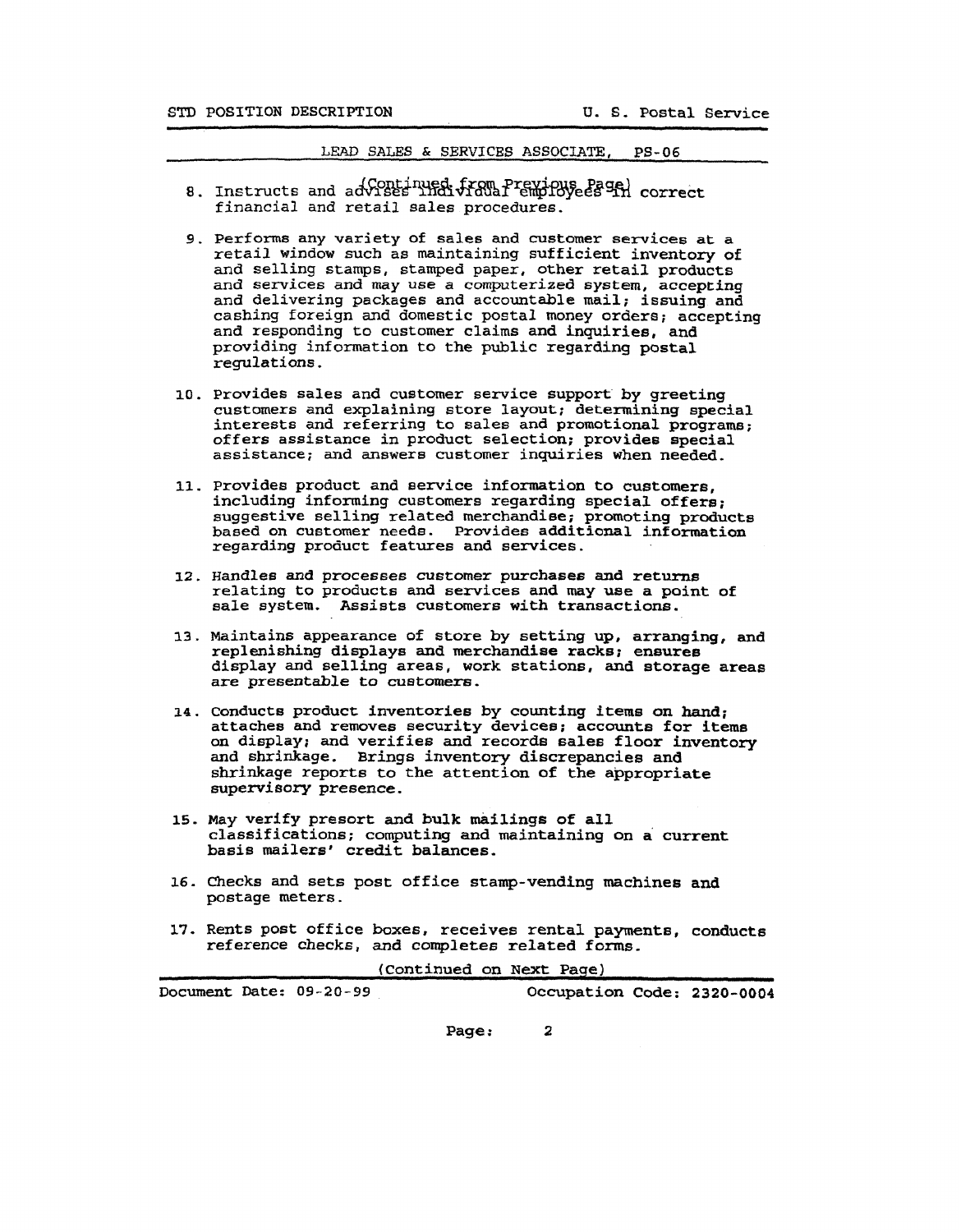**LEAD SALES** & **SERVICES ASSOCIATE, P6-06** 

18. In addition, may continued from Previous Page) items and **distribute mail as** required.

### **SUPERVISION**

**supervisor, Customer Services, or** other **designated supervisor.** 

SELECTION METHOD

**BARGAINING** mIT

CLERK

**(Ebd of** Documant)

**mcument Iknte: 09-20-99 Occupation Code: 2320-0004** 

**Page** : **3**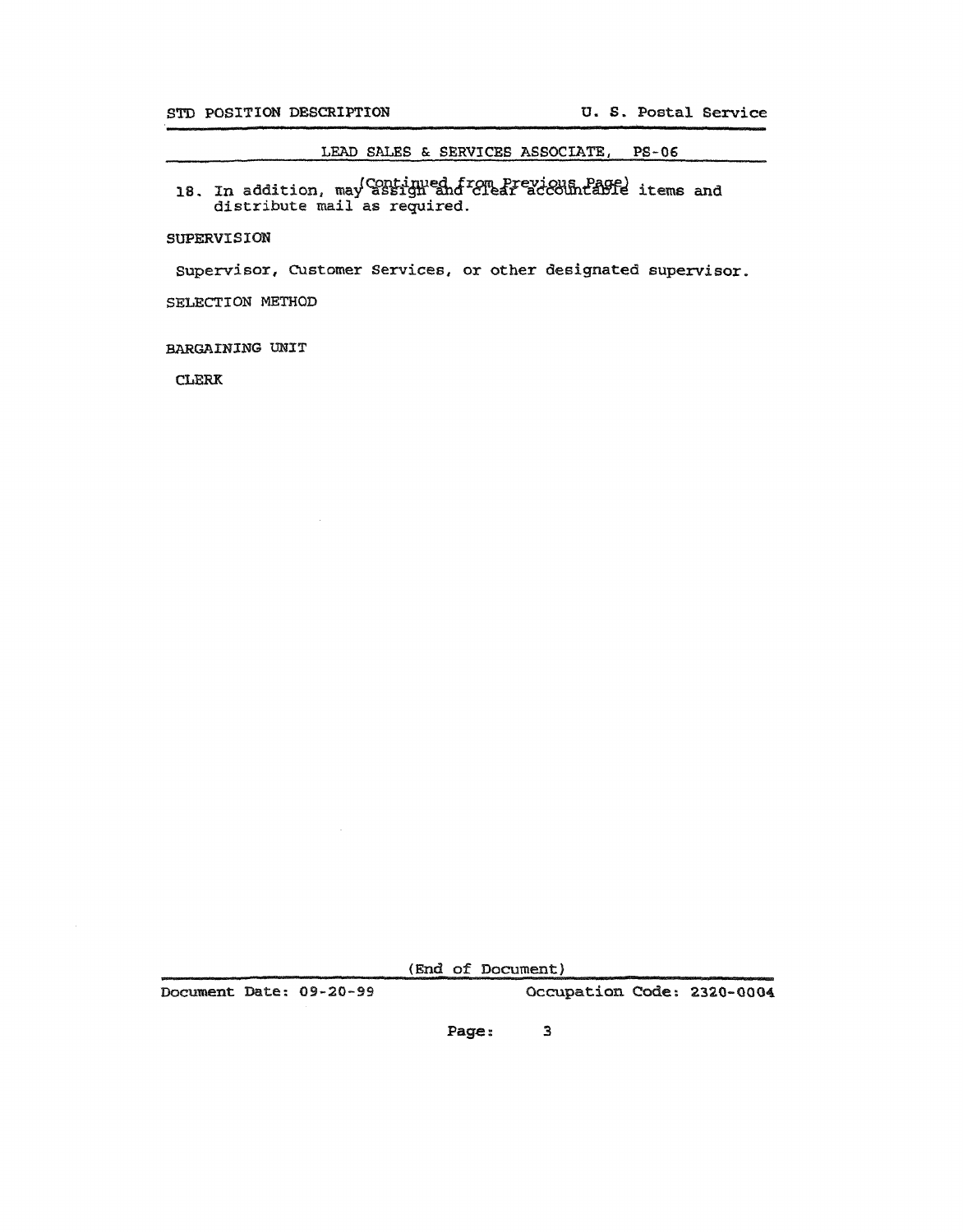### **BARGAINING UNIT QUALIFICATION STANDARD** 2320e (2320-0004) LEAD SALES AND SERVICES ASSOCIATE-LEVEL &

#### DOCUMENT DATE: June 30, 2001

#### **FUNCTION:**

Performs a variety of sales and customer support services for products including stamps, stamped paper, postal cards, philatelic products, and special promotional items; with or without direct supervision. May work alone or provide technical direction to one or more clerks assigned to sales activities, and reviews their work for accuracy.

#### DESCRIPTION OF WORK:

See the Standard Position Description for the Occupation Code given above.

#### **REQUIREMENTS:**

This section is composed of Knowledge, Skills, and Abilities (KSAs) which are required to satisfactorily perform the tasks of the position. Applicants must demonstrate that they possess a sufficient level of each KSA, to include at least minimum competency for senior-qualified positions to enable them to perform these tasks satisfactorily. The KSAs are demonstrated by successful completion of tests and specified training, unless otherwise noted. Failure to demonstrate any KSA is disqualifying.

1. Ability to sell products and services includes providing timely and courteous customer service. persuasive selling to customer needs, providing product information, creating/maintaining an aesthetically pleasing retail environment and completing sales transactions.

2. Ability to work and deal with people sufficient to work cooperatively and interact positively with customers, co-workers, as well as analyzing and responding appropriately to unique customer or coworker situations. This includes exercising courtesy and self-control to provide good appropriate customer service in order to accomplish established goals of the functional area.

3. Ability to communicate orally refers to expressing spoken ideas or facts clearly and logically when answering questions, giving instructions, and providing information.

4. Ability to perform basic mathematical computations refers to performing basic calculations such as addition, subtraction, multiplication, and division with whole numbers, fractions and decimals.

5. Knowledge of financial procedures such as the terminology, materials, techniques, and procedures used in maintaining accurate records of disbursements, receipts and other financial information and loss prevention.

6. Ability to follow instructions refers to comprehending and executing either spoken or written instructions or directions sufficient to perform work assignments, follow procedural directions or instructions either with or without direct supervision.

7. Ability to identify and analyze problems by gathering information from both oral and written sources and develop an appropriate course of action to resolve the situation.

8. Ability to coordinate, sufficient to open, run and close a retail postal outlet, includes planning and organizing the work of a small group of employees to achieve unit goals.

9. Ability to use technology-based business equipment, such as calculation equipment or computers sufficient to process customer transactions, input data, and produce numeric and written reports.

http://blue.usps.gov/hrisp/ser/documents/bquis/q2320e.htm